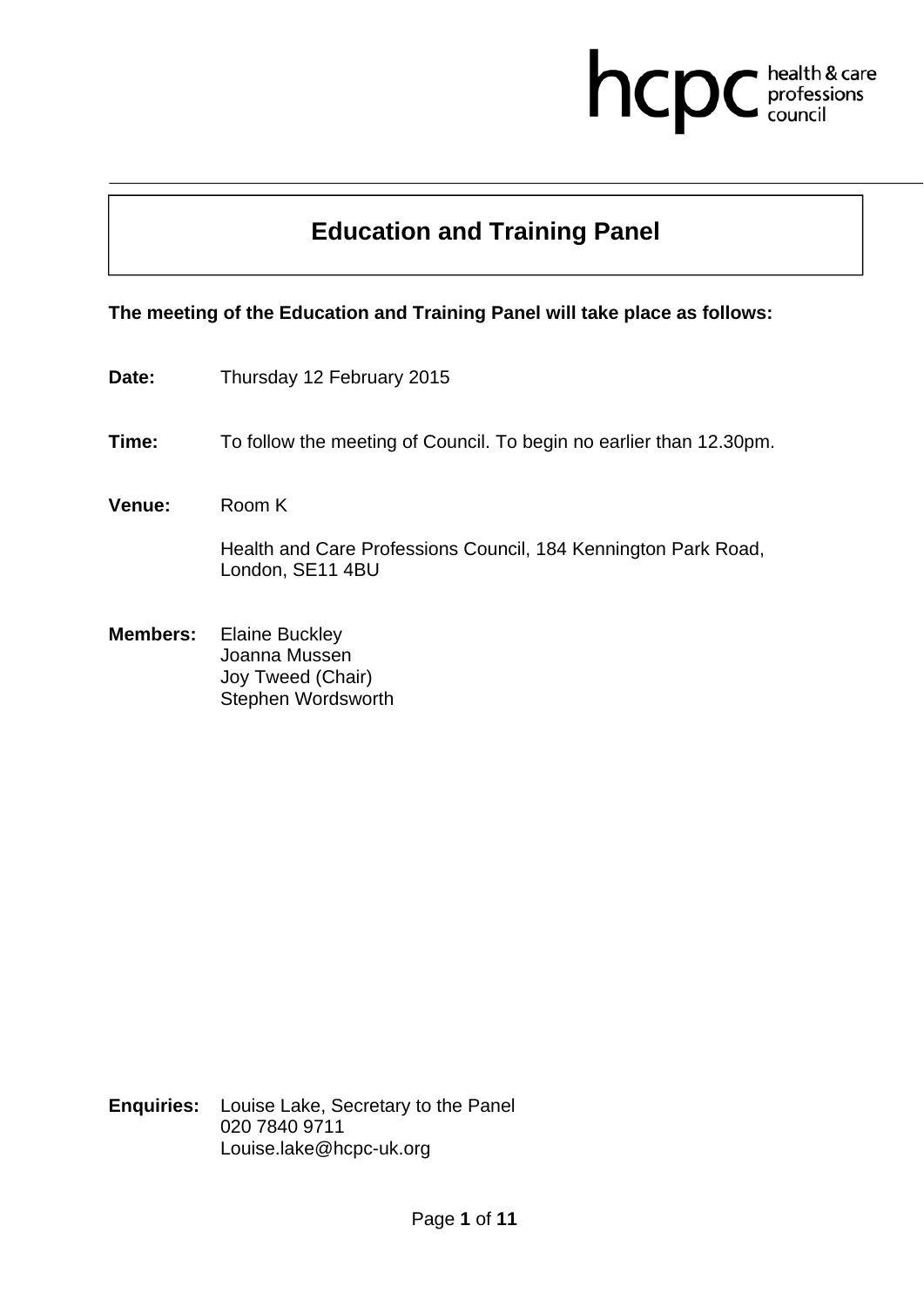| Apologies for absence                 | verbal |
|---------------------------------------|--------|
| Declarations of conflicts of interest | verbal |
| Programme approval                    |        |

#### **A. Programmes in respect of which approval / ongoing approval is recommended without conditions:**  enclosure 1 ETP 01/15

| <b>Education provider</b> | <b>Programme Name</b>               | <b>Mode</b> |
|---------------------------|-------------------------------------|-------------|
| University of Greenwich   | <b>BSc (Hons) Paramedic Science</b> | Full Time   |
| University of Greenwich   | <b>BSc (Hons) Paramedic Science</b> | Full Time   |
|                           | (London)                            |             |

#### **B. Programmes in respect of which approval/ongoing approval is recommended subject to conditions:**  enclosure 2 ETP 02/15

**Education provider Frogramme Name Mode** Mode 1 | Birmingham City University | BSc (Hons) Social Work | Full Time 2 | Oxford Brookes University | BSc Paramedic Practice | Full Time 3 | Oxford Brookes University | BSc Paramedic Practice | Flexible 4 | Oxford Brookes University | BSc (Hons) Paramedic Practice | Full Time 5 | Oxford Brookes University | BSc (Hons) Paramedic Practice | Flexible 6 The University of Northampton | BA (Hons) in Social Work | Full Time 7 The University of Northampton | BA (Hons) in Social Work | Work **Based** learning 8 | University Campus Suffolk | BSc (Hons) Paramedic Science | Full Time 9 | University of Bedfordshire | BSc (Hons) Paramedic Science | Full Time 10 | University of East Anglia | PG Dip Mental Health (incorporating AMHP) Higher Specialist Award **Work** Based learning 11 | University of Lincoln | BSc (Hons) Social Work | Full Time 12 University of Lincoln BSc (Hons) Social Work Part Time 13 | University of Lincoln | MSc Social Work | Full Time 14 | University of Wolverhampton | Dip HE in Paramedic Science | Full Time

 **C. Programmes in respect of which approval / ongoing approval is recommended subject to conditions, where the education provider has made observations on the visitors' report:** 

 enclosure 3 ETP 03/15

| <b>Education provider</b> | <b>Programme Name</b>        | <b>Mode</b>      |
|---------------------------|------------------------------|------------------|
| University of Durham      | <b>Master of Social Work</b> | <b>Full Time</b> |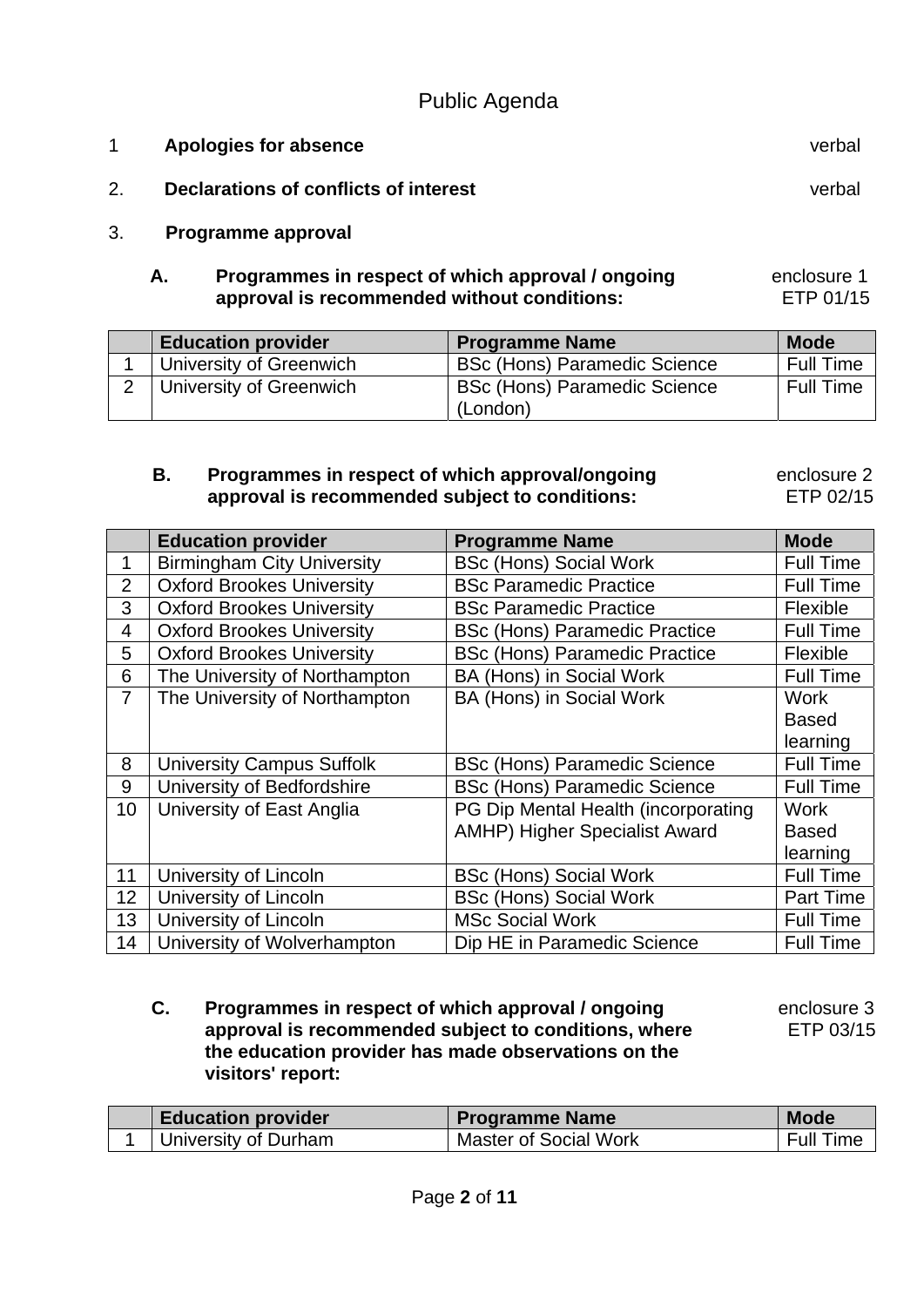#### **D. Programmes previously recommended for approval / ongoing approval subject to conditions and which have now been met:**  Verbal

|               | <b>Education provider</b>         | <b>Programme Name</b>                | <b>Mode</b>      |
|---------------|-----------------------------------|--------------------------------------|------------------|
|               | <b>Birmingham City University</b> | <b>BSc (Hons) Social Work</b>        | <b>Full Time</b> |
| $\mathcal{D}$ | University of East Anglia         | PG Dip Mental Health (incorporating  | Work             |
|               |                                   | <b>AMHP) Higher Specialist Award</b> | <b>Based</b>     |
|               |                                   |                                      | learning         |
| 3             | University of Gloucestershire     | <b>BSc (Hons) Social Work</b>        | <b>Full Time</b> |
| 4             | University of Wolverhampton       | Dip HE in Paramedic Science          | <b>Full Time</b> |

#### **E. Independent and supplementary prescribing programmes which have been subject to an amended approval process and for which approval is recommended**

 enclosure 4 ETP 04/15

| <b>Education provider</b> | <b>Programme Name</b>              | <b>Mode</b>      |
|---------------------------|------------------------------------|------------------|
| <b>Glyndwr University</b> | Prof Cert (Practice Certificate In | <b>Part Time</b> |
|                           | Independent and Supplementary      |                  |
|                           | Prescribing for AHP's at level 7)  |                  |

### 4. **Annual monitoring**

#### **A. Programmes which have been subject to annual monitoring audit and for which continuing approval is recommended:** enclosure 5 ETP 05/15

|   | <b>Education provider</b> | <b>Programme Name</b>                                          | <b>Mode</b>      |
|---|---------------------------|----------------------------------------------------------------|------------------|
|   | University of Bristol     | Doctorate of Educational Psychology<br>(D.Ed.Psy.)             | <b>Full Time</b> |
| ◠ | University of Nottingham  | Professional Doctorate in Forensic<br>Psychology               | <b>Full Time</b> |
| 3 | University of Nottingham  | Top up Professional Doctorate in<br><b>Forensic Psychology</b> | <b>Full Time</b> |
|   | University of Southampton | Doctorate in Educational Psychology                            | <b>Full Time</b> |

#### **B. Programmes which have been subject to annual monitoring audit and for which an approval visit is recommended:**

None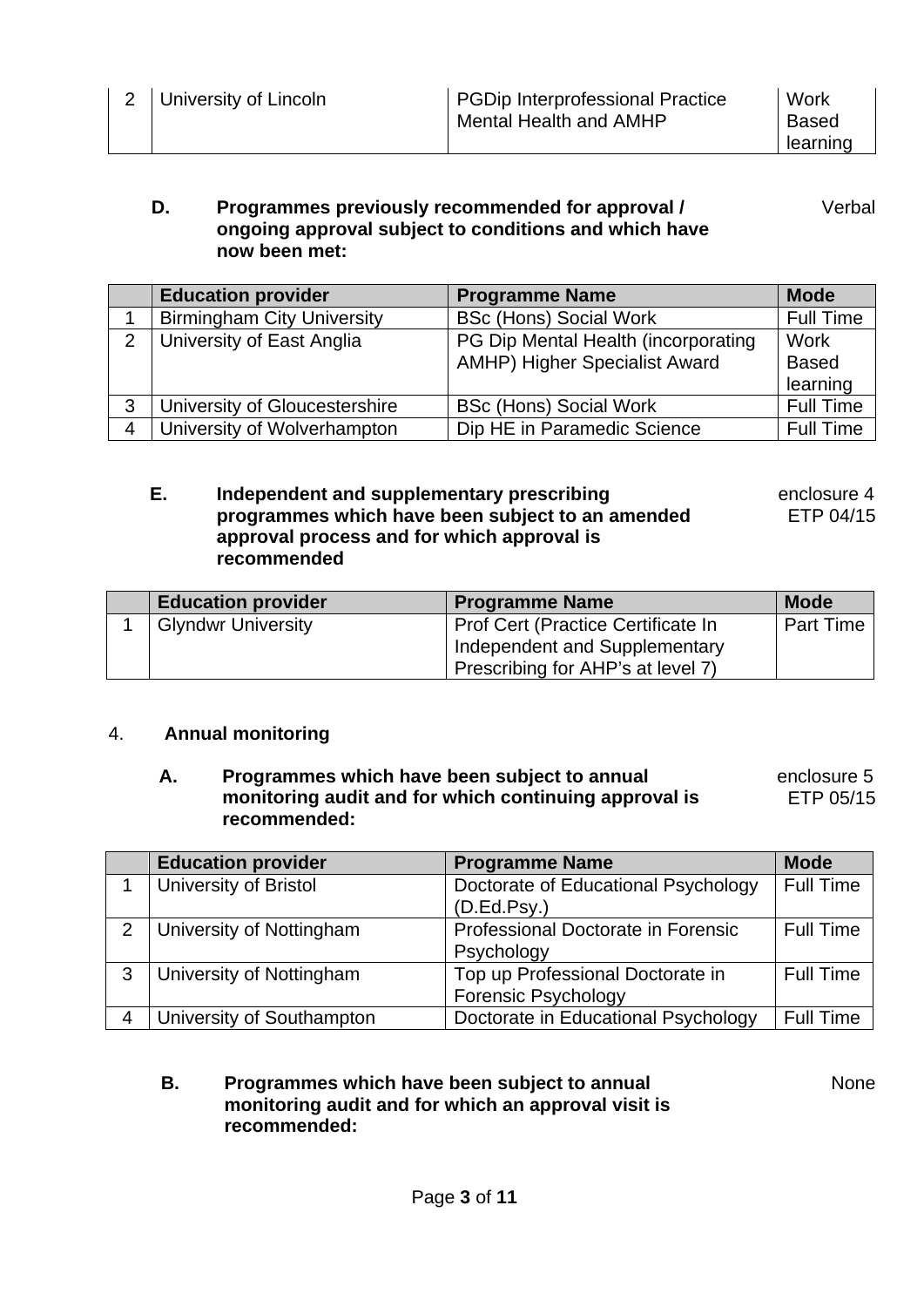### **C. Programmes for which annual monitoring declarations have been received\* and for which the Panel is asked to confirm continuing approval:**

\*The Committee has received signed annual monitoring declarations in respect of the following programmes. Individual declarations are not routinely published with the papers.

| <b>Education provider</b>                               | <b>Programme Name</b>                                          | <b>Mode</b>      |
|---------------------------------------------------------|----------------------------------------------------------------|------------------|
| <b>Anglia Ruskin University</b><br>1                    | FDSc in Hearing Aid Audiology                                  | <b>Distance</b>  |
|                                                         |                                                                | Learning         |
| <b>Bangor University</b><br>$\overline{2}$              | <b>BSc (Hons) Diagnostic Radiography</b>                       | <b>Full Time</b> |
| $\overline{3}$<br><b>Bangor University</b>              | Doctorate in Clinical Psychology                               | <b>Full Time</b> |
|                                                         | (D.Clin.Psy)                                                   |                  |
| <b>Bradford College (validated by</b><br>$\overline{4}$ | <b>BA (Hons) Social Work</b>                                   | <b>Full Time</b> |
| Leeds Beckett University)                               |                                                                |                  |
| <b>Bradford College (validated by</b><br>5              | <b>BA (Hons) Social Work</b>                                   | <b>Full Time</b> |
| Teesside University)                                    |                                                                |                  |
| <b>Bradford College (validated by</b><br>6              | <b>BA (Hons) Social Work</b>                                   | <b>Part Time</b> |
| <b>Teesside University)</b>                             |                                                                |                  |
| $\overline{7}$<br><b>British Psychological Society</b>  | <b>Qualification in Counselling</b>                            | Flexible         |
|                                                         | Psychology                                                     |                  |
| <b>British Psychological Society</b><br>8               | <b>Qualification in Educational</b>                            | Flexible         |
|                                                         | Psychology (Scotland (Stage 2))                                |                  |
| <b>British Psychological Society</b><br>9               | Qualification in Forensic Psychology                           | Flexible         |
|                                                         | (Stage 2)                                                      |                  |
| 10<br><b>British Psychological Society</b>              | Qualification in Health Psychology                             | Flexible         |
|                                                         | (Stage 2)                                                      |                  |
| 11<br><b>British Psychological Society</b>              | <b>Qualification in Occupational</b>                           | Flexible         |
|                                                         | Psychology (Stage 2)                                           |                  |
| 12<br><b>British Psychological Society</b>              | <b>Qualification in Sport and Exercise</b>                     | Flexible         |
|                                                         | Psychology (Stage 2)                                           |                  |
| 13<br><b>Cardiff Metropolitan University</b>            | <b>BSc (Hons) Applied Biomedical</b>                           | <b>Full Time</b> |
|                                                         | Science                                                        |                  |
| <b>Cardiff Metropolitan University</b><br>14            | <b>BSc (Hons) Applied Biomedical</b>                           | Part Time        |
|                                                         | Science                                                        |                  |
| <b>Cardiff Metropolitan University</b><br>15            | <b>BSc (Hons) Applied Biomedical</b><br>Science                | <b>Full Time</b> |
| (validated by University of Wales)<br>16                |                                                                | <b>Full Time</b> |
| <b>Cardiff Metropolitan University</b>                  | <b>BSc (Hons) Healthcare Science</b><br><b>Blood Sciences)</b> |                  |
| <b>Cardiff Metropolitan University</b><br>17            | <b>BSc (Hons) Healthcare Science</b>                           | <b>Full Time</b> |
|                                                         | (Cellular Sciences)                                            |                  |
| <b>Cardiff Metropolitan University</b><br>18            | <b>BSc (Hons) Healthcare Science</b>                           | <b>Full Time</b> |
|                                                         | (Genetic Sciences)                                             |                  |
| <b>Cardiff Metropolitan University</b><br>19            | <b>BSc (Hons) Healthcare Science</b>                           | <b>Full Time</b> |
|                                                         | (Infection Sciences)                                           |                  |
| <b>Cardiff Metropolitan University</b><br>20            | <b>BSc (Hons) Podiatry</b>                                     | Full Time        |

Verbal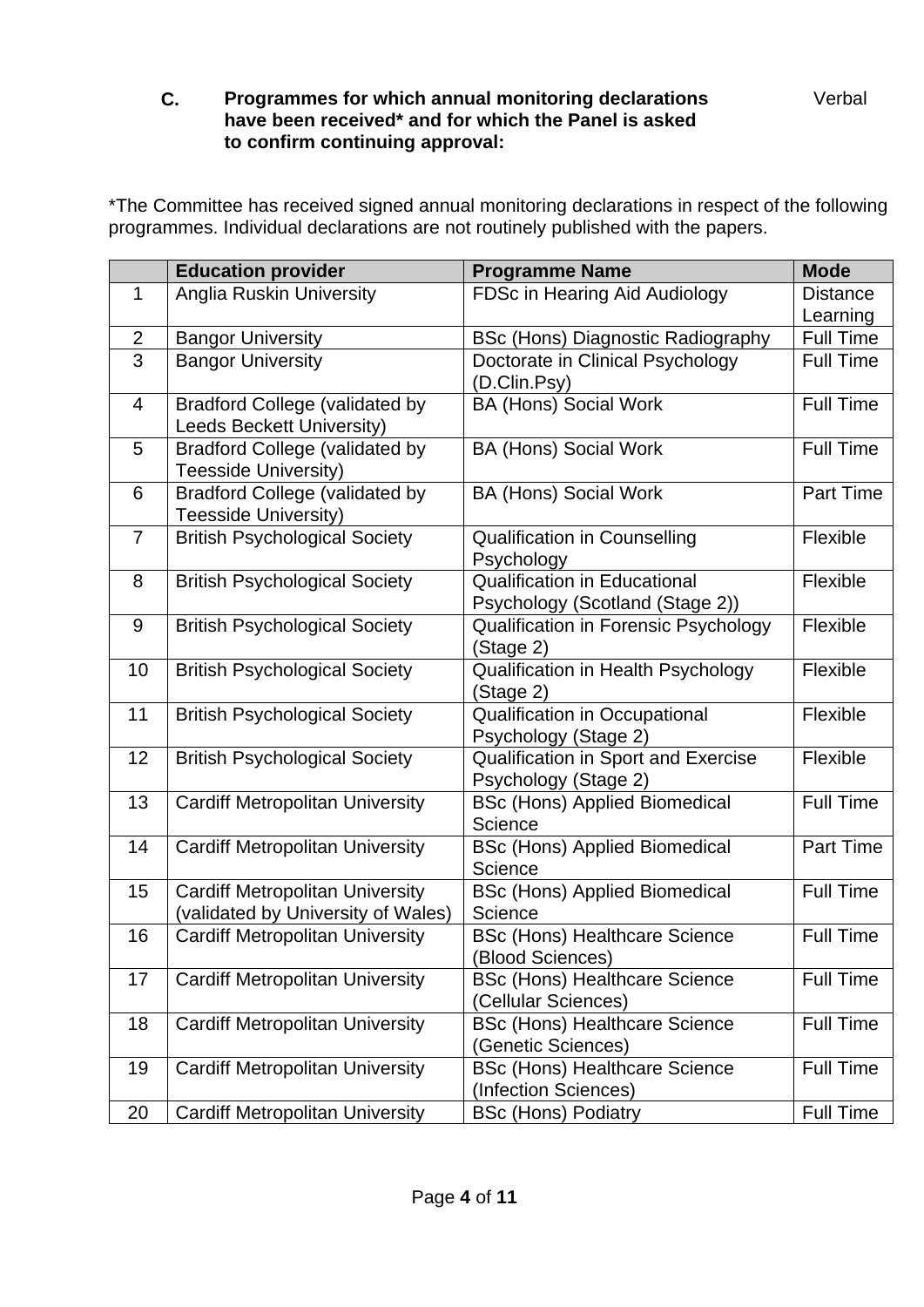| 21       | <b>Cardiff Metropolitan University</b> | <b>BSc (Hons) Podiatry</b>                                                       | <b>Full Time</b>         |
|----------|----------------------------------------|----------------------------------------------------------------------------------|--------------------------|
|          | (validated by University of Wales)     |                                                                                  |                          |
| 22       | <b>Cardiff Metropolitan University</b> | BSc (Hons) Speech and Language                                                   | <b>Full Time</b>         |
|          |                                        | Therapy                                                                          |                          |
| 23       | <b>Cardiff Metropolitan University</b> | BSc (Hons) Speech and Language                                                   | <b>Full Time</b>         |
|          | (validated by University of Wales)     | Therapy                                                                          |                          |
| 24       | <b>Cardiff Metropolitan University</b> | <b>MSc Dietetics</b>                                                             | <b>Full Time</b>         |
| 25       | <b>Cardiff Metropolitan University</b> | <b>Pg Dip Dietetics</b>                                                          | <b>Full Time</b>         |
| 26       | <b>Cardiff Metropolitan University</b> | Pharmacology (PR)                                                                | <b>Part Time</b>         |
| 27       | <b>Cardiff University (Prifysgol</b>   | Doctorate in Clinical Psychology                                                 | <b>Full Time</b>         |
|          | Caerdydd)                              | (DClinPsy)                                                                       |                          |
| 28       | <b>City University</b>                 | <b>BSc (Hons) Radiography (Diagnostic</b>                                        | <b>Full Time</b>         |
|          |                                        | Imaging)                                                                         |                          |
| 29       | <b>City University</b>                 | <b>BSc (Hons) Radiography</b>                                                    | <b>Full Time</b>         |
|          |                                        |                                                                                  |                          |
|          |                                        | (Radiotherapy and Oncology)                                                      | Part Time                |
| 30       | <b>City University</b>                 | <b>BSc (Hons) Radiography</b>                                                    |                          |
|          |                                        | (Radiotherapy and Oncology)                                                      |                          |
|          |                                        | incorporating bridging course                                                    |                          |
| 31       | <b>City University</b>                 | BSc (Hons) Speech and Language                                                   | <b>Full Time</b>         |
|          |                                        | Therapy                                                                          |                          |
| 32       | <b>City University</b>                 | MSc Speech and Language Therapy                                                  | Full Time                |
| 33       | <b>City University</b>                 | Pg Dip Speech and Language                                                       | <b>Full Time</b>         |
|          |                                        | Therapy                                                                          |                          |
| 34       | <b>East Midlands Ambulance</b>         | <b>IHCD Paramedic Award</b>                                                      | <b>Full Time</b>         |
|          | <b>Service NHS Trust</b>               |                                                                                  |                          |
| 35       | <b>East Midlands Ambulance</b>         | <b>IHCD Paramedic Award</b>                                                      | Part Time                |
|          | <b>Service NHS Trust</b>               |                                                                                  |                          |
| 36       | <b>Edge Hill University</b>            | <b>BA (Hons) Social Work</b>                                                     | <b>Full Time</b>         |
| 37       | <b>Edge Hill University</b>            | BSc (Hons) Children's Nursing and                                                | Full Time                |
|          |                                        | <b>Social Work</b>                                                               |                          |
| 38       | <b>Edge Hill University</b>            | <b>BSc (Hons) Learning Disabilities</b>                                          | <b>Full Time</b>         |
|          |                                        | Nursing and Social Work                                                          |                          |
| 39       | <b>London South Bank University</b>    | BSc (Hons) Diagnostic Radiography                                                | <b>Full Time</b>         |
| 40       | <b>London South Bank University</b>    | <b>BSc (Hons) Diagnostic Radiography</b>                                         | Part Time                |
| 41       | <b>London South Bank University</b>    | <b>BSc (Hons) Occupational Therapy</b>                                           | <b>Full Time</b>         |
|          |                                        |                                                                                  |                          |
| 42<br>43 | <b>London South Bank University</b>    | <b>BSc (Hons) Occupational Therapy</b><br><b>BSc (Hons) Occupational Therapy</b> | Part Time<br><b>Work</b> |
|          | <b>London South Bank University</b>    |                                                                                  |                          |
|          |                                        |                                                                                  | <b>Based</b>             |
|          |                                        |                                                                                  | learning                 |
| 44       | <b>London South Bank University</b>    | <b>BSc (Hons) Operating Department</b>                                           | <b>Full Time</b>         |
|          |                                        | Practice                                                                         |                          |
| 45       | <b>London South Bank University</b>    | <b>BSc (Hons) Physiotherapy</b>                                                  | Part Time                |
| 46       | <b>London South Bank University</b>    | <b>BSc (Hons) Therapeutic Radiography</b>                                        | <b>Full Time</b>         |
| 47       | <b>London South Bank University</b>    | <b>DipHE Operating Department</b>                                                | <b>Full Time</b>         |
|          |                                        | Practice                                                                         |                          |
| 48       | <b>London South Bank University</b>    | Pg Dip Occupational Therapy                                                      | <b>Full Time</b>         |
| 49       | <b>London South Bank University</b>    | Pg Dip Therapeutic Radiography                                                   | Full Time                |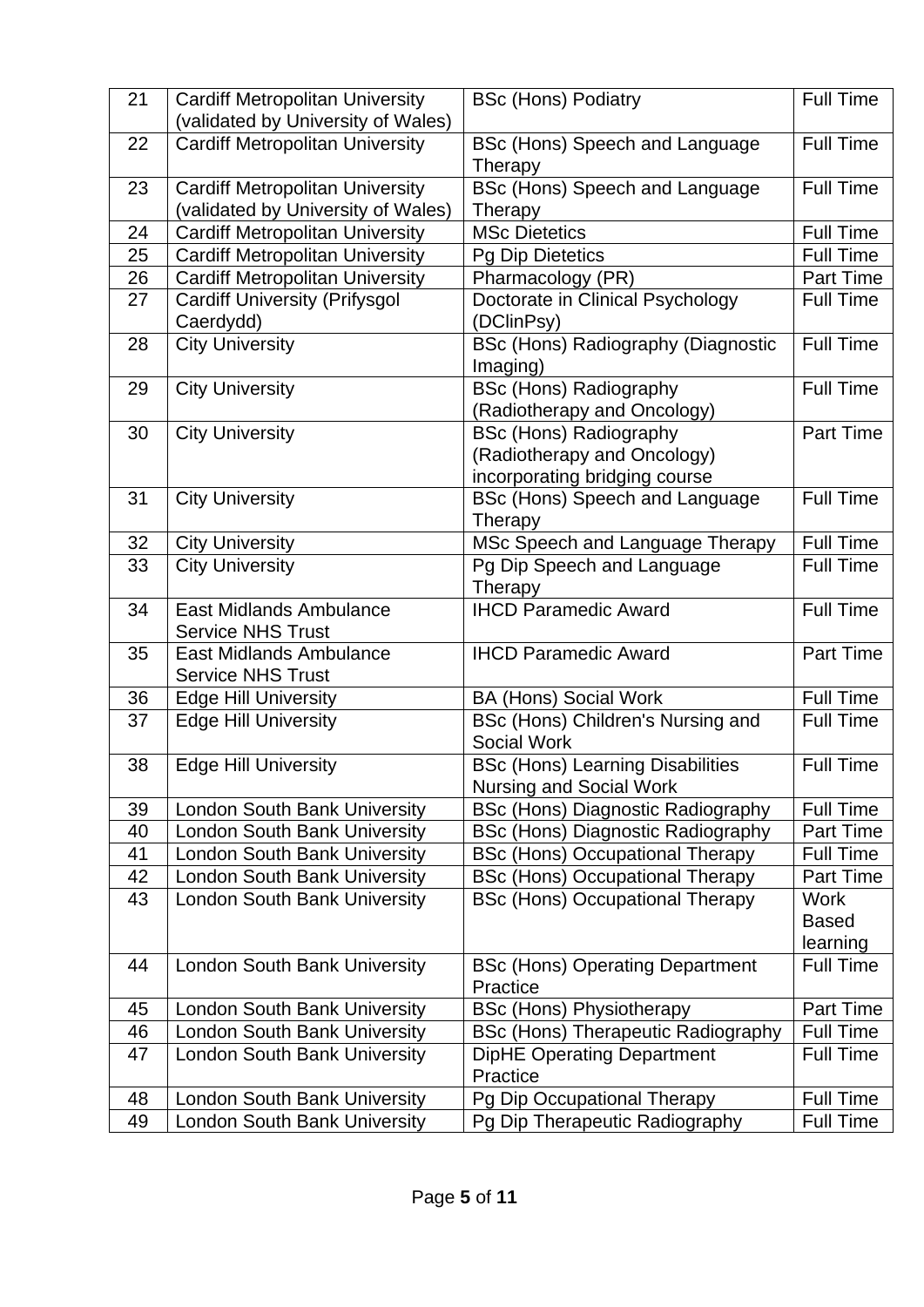| 50       | Northumbria University at<br><b>Newcastle</b>                | <b>BSc (Hons) Applied Biomedical</b><br>Science   | <b>Full Time</b>              |
|----------|--------------------------------------------------------------|---------------------------------------------------|-------------------------------|
| 51       | Northumbria University at                                    | <b>BSc (Hons) Applied Biomedical</b>              | <b>Part Time</b>              |
|          | <b>Newcastle</b>                                             | Science                                           |                               |
| 52       | Northumbria University at                                    | <b>BSc (Hons) Applied Biomedical</b>              | <b>Full Time</b>              |
|          | Newcastle                                                    | Science (Sandwich)                                |                               |
| 53       | Northumbria University at                                    | <b>BSc (Hons) Occupational Therapy</b>            | <b>Full Time</b>              |
|          | Newcastle                                                    |                                                   |                               |
| 54       | Northumbria University at                                    | <b>BSc (Hons) Physiotherapy</b>                   | <b>Full Time</b>              |
|          | Newcastle                                                    |                                                   |                               |
| 55       | Northumbria University at                                    | Diploma of Higher Education                       | <b>Full Time</b>              |
|          | <b>Newcastle</b>                                             | <b>Operating Department Practice</b>              |                               |
| 56       | Northumbria University at<br>Newcastle                       | <b>MSc Occupational Therapy (Pre-</b>             | <b>Full Time</b>              |
| 57       |                                                              | registration)                                     | <b>Full Time</b>              |
|          | Northumbria University at<br>Newcastle                       | <b>MSc Physiotherapy</b>                          |                               |
| 58       | <b>Queen Margaret University</b>                             | <b>BSc (Hons) Podiatry</b>                        | <b>Full Time</b>              |
| 59       | <b>Queen Margaret University</b>                             | <b>BSc Podiatry</b>                               | <b>Full Time</b>              |
| 60       | Queen Margaret University                                    | <b>MSc Art Psychotherapy</b>                      | <b>Full Time</b>              |
|          |                                                              | (International)                                   |                               |
| 61       | <b>Queen Margaret University</b>                             | <b>MSc Art Psychotherapy</b>                      | <b>Part Time</b>              |
|          |                                                              | (International)                                   |                               |
| 62       | <b>Queen Margaret University</b>                             | MSc Diagnostic Radiography (pre-                  | <b>Full Time</b>              |
|          |                                                              | registration)                                     |                               |
| 63       | Queen Margaret University                                    | <b>MSc Music Therapy (Nordoff</b>                 | <b>Full Time</b>              |
|          |                                                              | Robbins)                                          |                               |
| 64       | Queen Margaret University                                    | PgDip Diagnostic Radiography (pre-                | <b>Full Time</b>              |
|          |                                                              | registration)                                     |                               |
| 65       | Queen Margaret University                                    | PgDip Radiotherapy and Oncology                   | <b>Full Time</b>              |
| 66       | <b>Roehampton University</b>                                 | <b>MA Art Psychotherapy</b>                       | <b>Full Time</b>              |
| 67<br>68 | <b>Roehampton University</b>                                 | <b>MA Art Psychotherapy</b>                       | Part Time<br><b>Full Time</b> |
| 69       | <b>Roehampton University</b>                                 | <b>MA Dramatherapy</b>                            | <b>Part Time</b>              |
| 70       | <b>Roehampton University</b><br><b>Roehampton University</b> | <b>MA Dramatherapy</b><br><b>MA Music Therapy</b> | <b>Full Time</b>              |
| 71       | <b>Roehampton University</b>                                 | <b>MA Music Therapy</b>                           | Part Time                     |
| 72       | <b>Sheffield Hallam University</b>                           | <b>BSc (Hons) Occupational Therapy</b>            | <b>Work</b>                   |
|          |                                                              | (Practice Based Learning)                         | <b>Based</b>                  |
|          |                                                              |                                                   | learning                      |
| 73       | <b>Sheffield Hallam University</b>                           | BSc (Hons) Physiotherapy (Practice                | <b>Work</b>                   |
|          |                                                              | <b>Based Learning)</b>                            | <b>Based</b>                  |
|          |                                                              |                                                   | learning                      |
| 74       | <b>Sheffield Hallam University</b>                           | Diploma of Higher Education                       | <b>Full Time</b>              |
|          |                                                              | <b>Paramedic Practice</b>                         |                               |
| 75       | <b>Sheffield Hallam University</b>                           | <b>Masters In Social Work</b>                     | <b>Full Time</b>              |
| 76       | Southwest School of                                          | MA in Dramatherapy                                | Part Time                     |
|          | Dramatherapy                                                 |                                                   |                               |
| 77       | <b>Teesside University</b>                                   | BSc (Hons) Diagnostic Radiography                 | <b>Full Time</b>              |
| 78       | <b>Teesside University</b>                                   | <b>BSc (Hons) Occupational Therapy</b>            | <b>Full Time</b>              |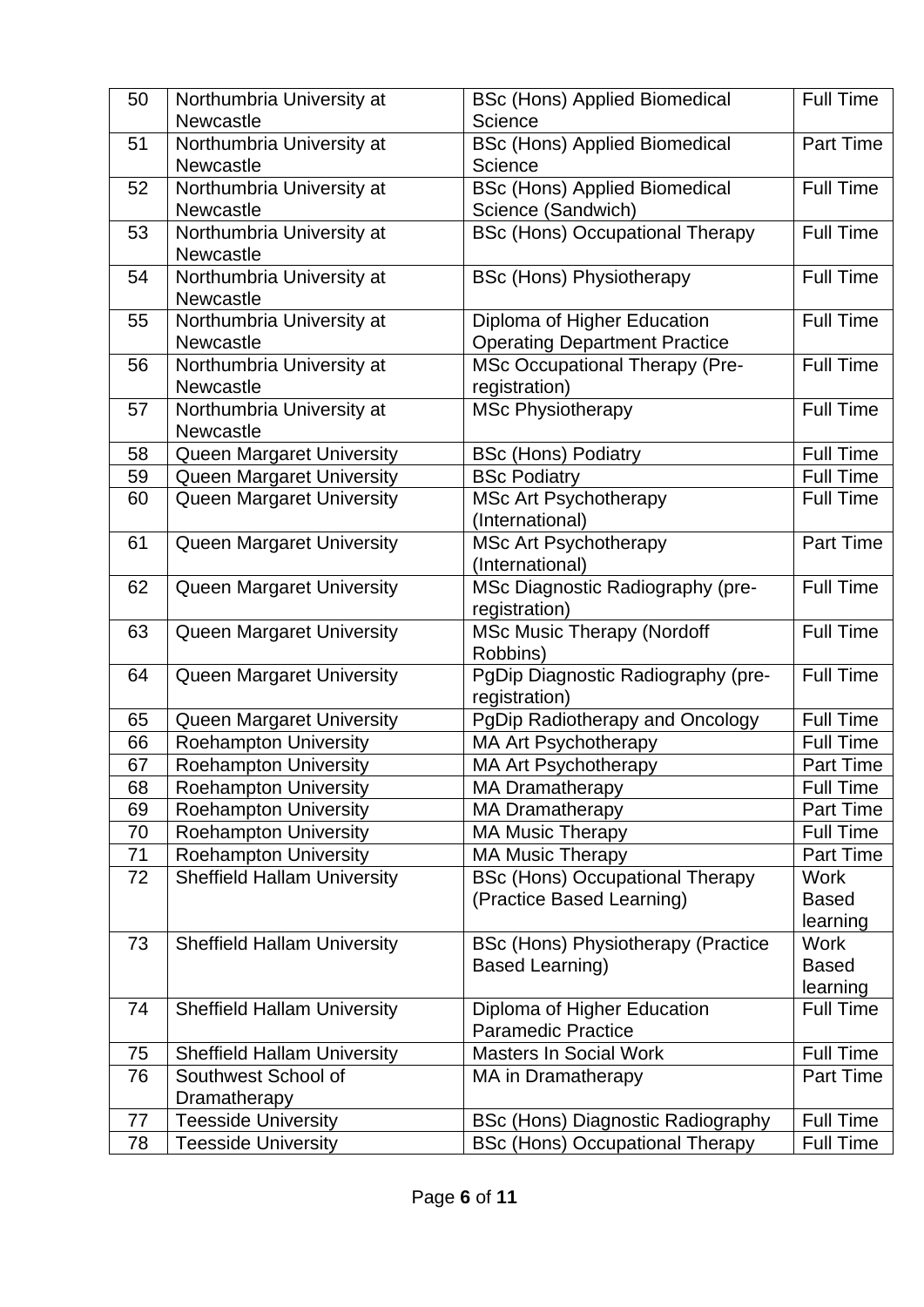| 79  | <b>Teesside University</b>   | MSc Diagnostic Radiography (Pre-<br>registration)                                              | <b>Full Time</b> |
|-----|------------------------------|------------------------------------------------------------------------------------------------|------------------|
| 80  | <b>Teesside University</b>   | <b>MSc Occupational Therapy (Pre-</b><br>registration)                                         | <b>Full Time</b> |
| 81  | <b>Teesside University</b>   | Pg Dip Diagnostic Radiography (Pre-<br>registration)                                           | <b>Full Time</b> |
| 82  | <b>Teesside University</b>   | Pg Dip Occupational Therapy (Pre-<br>registration)                                             | <b>Full Time</b> |
| 83  | The Robert Gordon University | <b>BSc (Hons) Applied Biomedical</b><br><b>Sciences</b>                                        | <b>Full Time</b> |
| 84  | The Robert Gordon University | <b>BSc (Hons) Physiotherapy</b>                                                                | <b>Full Time</b> |
| 85  | The Robert Gordon University | <b>BSc (Hons) Occupational Therapy</b>                                                         | <b>Full Time</b> |
| 86  | University of Abertay Dundee | <b>BSc (Hons) Applied Biomedical</b><br>Science                                                | <b>Full Time</b> |
| 87  | University of Essex          | <b>BSc (Hons) Biomedical Sciences</b><br>(Integrated)                                          | <b>Full Time</b> |
| 88  | University of Essex          | MSc Physiotherapy (pre registration)                                                           | Full Time        |
| 89  | <b>University of Essex</b>   | <b>Practice Certificate in Supplementary</b>                                                   | <b>Part Time</b> |
|     |                              | <b>Prescribing for Allied Health</b>                                                           |                  |
|     |                              | Professionals                                                                                  |                  |
| 90  | University of Plymouth       | <b>BSc (Hons) Dietetics</b>                                                                    | <b>Full Time</b> |
| 91  | University of Plymouth       | <b>BSc (Hons) Occupational Therapy</b>                                                         | <b>Full Time</b> |
| 92  | University of Plymouth       | <b>BSc (Hons) Operating Department</b><br>Practice                                             | <b>Full Time</b> |
| 93  | University of Plymouth       | <b>BSc (Hons) Paramedic Practitioner</b>                                                       | <b>Full Time</b> |
| 94  | University of Plymouth       | <b>BSc (Hons) Paramedic Practitioner</b>                                                       | Part Time        |
| 95  | University of Plymouth       | <b>BSc (Hons) Paramedic Practitioner</b><br>(Community Emergency Health)                       | <b>Full Time</b> |
| 96  | University of Plymouth       | <b>BSc (Hons) Paramedic Practitioner</b><br>(Community Emergency Health)                       | Part Time        |
| 97  | University of Plymouth       | <b>BSc (Hons) Physiotherapy</b>                                                                | <b>Full Time</b> |
| 98  | University of Plymouth       | <b>BSc (Hons) Podiatry</b>                                                                     | <b>Full Time</b> |
| 99  | University of Plymouth       | <b>DipHE Operating Department</b><br>Practice                                                  | <b>Full Time</b> |
| 100 | University of Plymouth       | Diploma in Higher Education<br><b>Paramedic Studies (Community</b><br><b>Emergency Health)</b> | <b>Full Time</b> |
| 101 | University of Plymouth       | Diploma in Higher Education<br><b>Paramedic Studies (Community</b><br><b>Emergency Health)</b> | Part Time        |
| 102 | University of Plymouth       | Graduate Diploma Paramedic<br><b>Practitioner (Community Emergency</b><br>Health)              | <b>Full Time</b> |
| 103 | University of Plymouth       | Graduate Diploma Paramedic<br><b>Practitioner (Community Emergency</b><br>Health)              | Part Time        |
| 104 | University of Plymouth       | <b>MSc Occupational Therapy (Pre-</b><br>registration)                                         | Full Time        |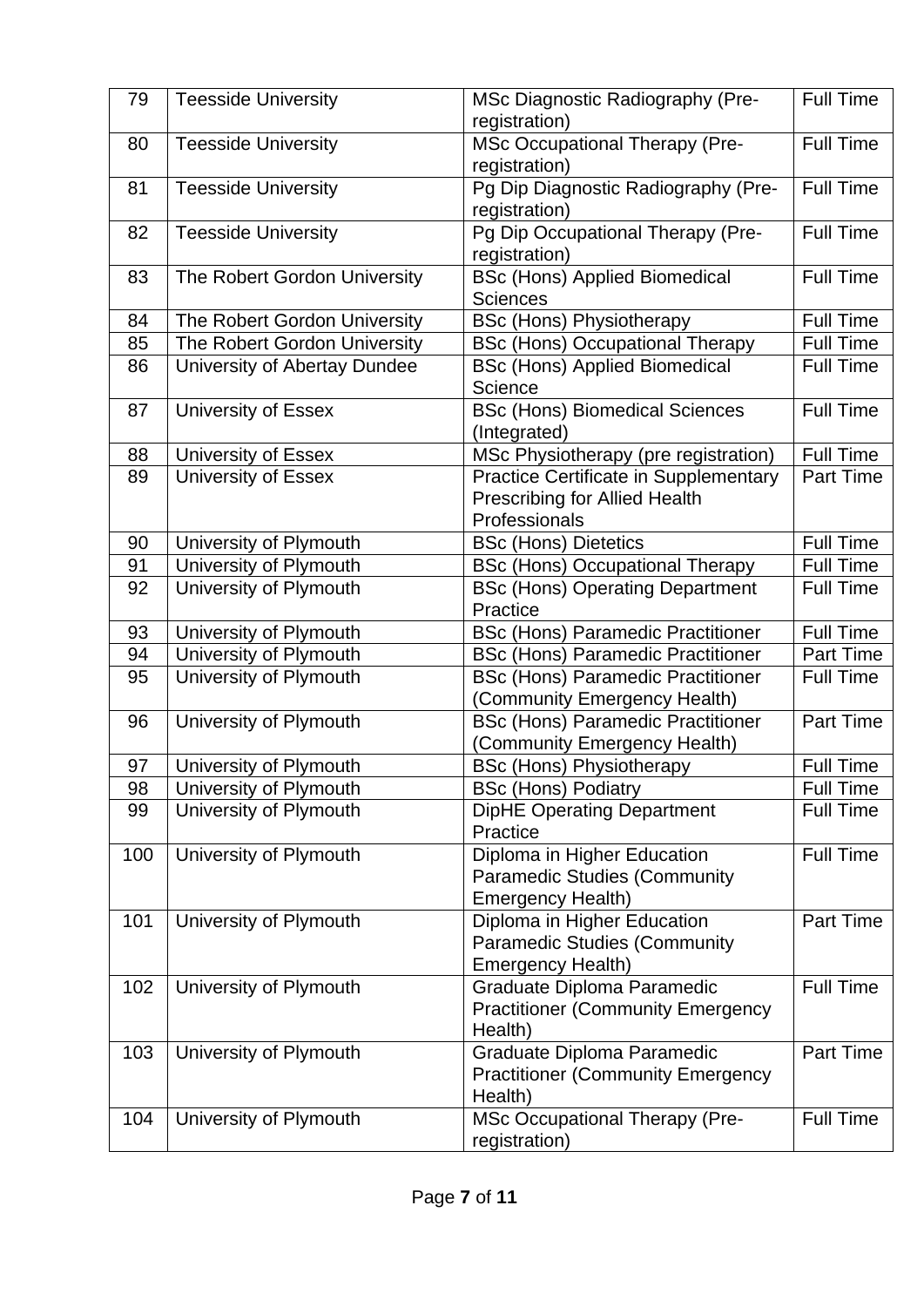| 105 | University of Plymouth             | <b>MSc Occupational Therapy (Pre-</b><br>registration)           | <b>Part Time</b> |
|-----|------------------------------------|------------------------------------------------------------------|------------------|
| 106 | University of Plymouth             | Post Graduate Diploma Occupational<br>Therapy (Pre-registration) | <b>Part Time</b> |
| 107 | University of Plymouth             | Post Graduate Diploma Occupational<br>Therapy (Pre-registration) | <b>Full Time</b> |
| 108 | University of South Wales          | <b>MA Art Psychotherapy</b>                                      | <b>Part Time</b> |
| 109 | University of South Wales          | <b>MA Music Therapy</b>                                          | Part Time        |
| 110 | University of South Wales          | <b>Supplementary Prescribing</b>                                 | <b>Part Time</b> |
| 111 | University of the West of Scotland | <b>BSc (Hons) Applied Biomedical</b>                             | <b>Full Time</b> |
|     |                                    | <b>Sciences</b>                                                  |                  |
| 112 | University of Wales, Newport       | <b>MA Art Psychotherapy</b>                                      | <b>Part Time</b> |
| 113 | University of Wales, Newport       | <b>MA Music Therapy</b>                                          | <b>Part Time</b> |
| 114 | University of Worcester            | <b>BSc (Hons) Occupational Therapy</b>                           | <b>Full Time</b> |
| 115 | University of Worcester            | <b>BSc (Hons) Physiotherapy</b>                                  | <b>Full Time</b> |
| 116 | <b>York St John University</b>     | <b>BHSc (Hons) Occupational Therapy</b>                          | <b>Full Time</b> |
| 117 | <b>York St John University</b>     | <b>BHSc (Hons) Occupational Therapy</b>                          | <b>Part Time</b> |
| 118 | <b>York St John University</b>     | <b>BHSc (Hons) Physiotherapy</b>                                 | <b>Full Time</b> |
| 119 | <b>York St John University</b>     | MSc Physiotherapy (Pre registration)                             | <b>Full Time</b> |

### 5**. Major changes**

### **A. Programmes which have been subject to major change and for which continuing approval is recommended:**

 enclosure 6 ETP 06/15

|                | <b>Education provider</b>              | <b>Programme Name</b>                 | <b>Mode</b>      |
|----------------|----------------------------------------|---------------------------------------|------------------|
| 1              | <b>Aston University</b>                | Foundation Degree in Hearing Aid      | <b>Full Time</b> |
|                |                                        | Audiology                             |                  |
| $\overline{2}$ | Birmingham Metropolitan                | <b>BSc (Hons) Podiatry</b>            | <b>Full Time</b> |
|                | College                                |                                       |                  |
| 3              | <b>Bournemouth University</b>          | <b>BSc (Hons) Physiotherapy</b>       | <b>Full Time</b> |
| 4              | <b>Canterbury Christ Church</b>        | <b>BSc (Hons) Paramedic Science</b>   | <b>Full Time</b> |
|                | <b>University</b>                      |                                       |                  |
| 5              | <b>Cardiff Metropolitan University</b> | <b>BSc (Hons) Podiatry</b>            | <b>Full Time</b> |
| 6              | <b>Cardiff Metropolitan University</b> | Doctorate in Forensic Psychology      | <b>Full Time</b> |
| $\overline{7}$ | <b>Cardiff Metropolitan University</b> | Doctorate in Forensic Psychology      | Part Time        |
| 8              | <b>Cardiff Metropolitan University</b> | <b>MSc Dietetics</b>                  | <b>Full Time</b> |
| 9              | <b>Cardiff Metropolitan University</b> | <b>Pg Dip Dietetics</b>               | <b>Full Time</b> |
| 10             | <b>Cardiff Metropolitan University</b> | Post Graduate Diploma in Practitioner | <b>Full Time</b> |
|                |                                        | <b>Forensic Psychology</b>            |                  |
| 11             | <b>Cardiff Metropolitan University</b> | Post Graduate Diploma in Practitioner | Part Time        |
|                |                                        | <b>Forensic Psychology</b>            |                  |
| 12             | <b>Cardiff Metropolitan University</b> | <b>BSc (Hons) Podiatry</b>            | <b>Full Time</b> |
|                | (validated by University of            |                                       |                  |
|                | Wales)                                 |                                       |                  |
| 13             | Glasgow Caledonian                     | BSc (Hons) Diagnostic Imaging         | <b>Full Time</b> |
|                | <b>University</b>                      |                                       |                  |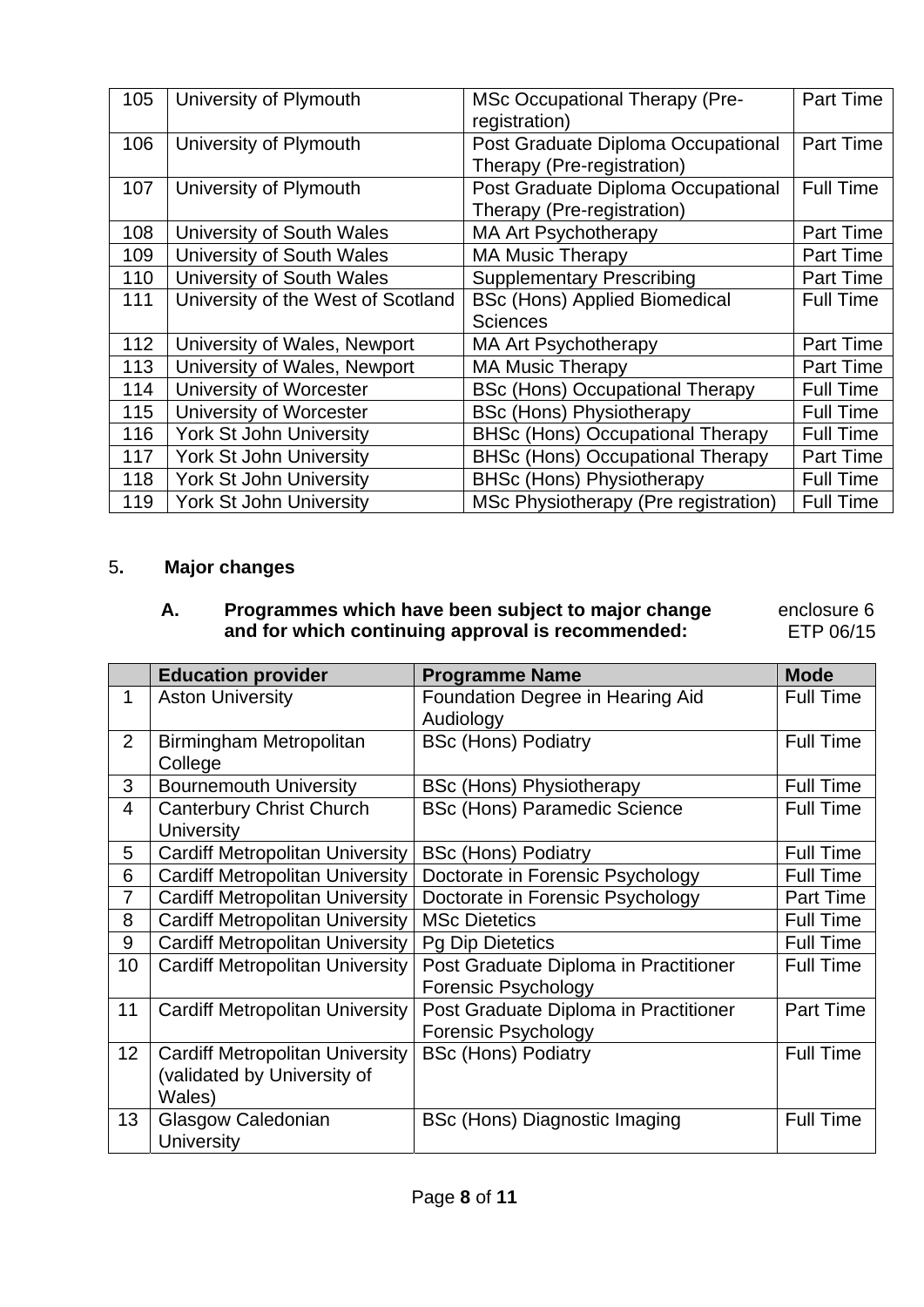| 14 | Glasgow Caledonian<br><b>University</b>      | MSc Physiotherapy (Pre-registration)          | <b>Full Time</b>             |
|----|----------------------------------------------|-----------------------------------------------|------------------------------|
| 15 | <b>Leeds Beckett University</b>              | <b>BA (Hons) Social Work</b>                  | <b>Full Time</b>             |
| 16 | <b>Leeds Beckett University</b>              | <b>BSc (Hons) Dietetics</b>                   | <b>Full Time</b>             |
| 17 | Manchester Metropolitan<br><b>University</b> | BSc (Hons) Speech Pathology and<br>Therapy    | <b>Full Time</b>             |
| 18 | New College Durham                           | <b>BSc (Hons) Podiatry</b>                    | <b>Full Time</b>             |
| 19 | New College Durham                           | <b>BSc (Hons) Podiatry</b>                    | <b>Full Time</b>             |
| 20 | New School of Psychotherapy                  | Doctorate in Counselling Psychology and       | <b>Full Time</b>             |
|    | & Counselling & Middlesex                    | Psychotherapy by Professional Studies         |                              |
|    | <b>University</b>                            | (DCPsych)                                     |                              |
| 21 | Nottingham Trent University                  | <b>BA (Hons) Social Work</b>                  | <b>Full Time</b>             |
| 22 | Nottingham Trent University                  | <b>BA (Hons) Social Work</b>                  | <b>Work</b>                  |
|    |                                              |                                               | <b>Based</b>                 |
| 23 | <b>Nottingham Trent University</b>           | <b>MA Social Work</b>                         | learning<br><b>Full Time</b> |
| 24 | <b>Nottingham Trent University</b>           | <b>MA Social Work</b>                         | <b>Work</b>                  |
|    |                                              |                                               | <b>Based</b>                 |
|    |                                              |                                               | learning                     |
| 25 | <b>Nottingham Trent University</b>           | PGDip in Social Work (Masters exit route      | <b>Full Time</b>             |
|    |                                              | only)                                         |                              |
| 26 | <b>Nottingham Trent University</b>           | PGDip in Social Work (Masters exit route      | <b>Work</b>                  |
|    |                                              | only)                                         | <b>Based</b>                 |
|    |                                              |                                               | learning                     |
| 27 | <b>Oxford Brookes University</b>             | <b>BA (Hons) Social Work</b>                  | <b>Full Time</b>             |
| 28 | <b>Oxford Brookes University</b>             | <b>BA (Hons) Social Work</b>                  | <b>Part Time</b>             |
| 29 | <b>Oxford Brookes University</b>             | <b>FdSc Paramedic Emergency Care</b>          | Flexible                     |
| 30 | <b>Oxford Brookes University</b>             | <b>FdSc Paramedic Emergency Care</b>          | <b>Full Time</b>             |
| 31 | <b>Oxford Brookes University</b>             | <b>FdSc Paramedic Emergency Care</b>          | <b>Part Time</b>             |
| 32 | <b>Oxford Brookes University</b>             | <b>MA Social Work</b>                         | <b>Full Time</b>             |
| 33 | <b>Oxford Brookes University</b>             | <b>MA Social Work</b>                         | Part Time                    |
| 34 | <b>Oxford Brookes University</b>             | PG Dip Social Work                            | <b>Full Time</b>             |
| 35 | <b>Oxford Brookes University</b>             | <b>PG Dip Social Work</b>                     | <b>Part Time</b>             |
| 36 | <b>Queen Margaret University</b>             | Aptitude Test in Hearing Aid Dispensing       | <b>Distance</b>              |
|    |                                              | Diploma in Higher Education Hearing Aid       | Learning<br><b>Full Time</b> |
| 37 | <b>Queen Margaret University</b>             | Audiology                                     |                              |
| 38 | <b>Sheffield Hallam University</b>           | <b>BSc (Hons) Physiotherapy (Practice</b>     | <b>Work</b>                  |
|    |                                              | Based Learning)                               | <b>Based</b>                 |
|    |                                              |                                               | learning                     |
| 39 | St George's, University of                   | <b>Foundation Science Degree in Paramedic</b> | <b>Full Time</b>             |
|    | London                                       | Science                                       |                              |
| 40 | St George's, University of                   | <b>Foundation Science Degree in Paramedic</b> | Part Time                    |
|    | London                                       | Science                                       |                              |
| 41 | St George's, University of                   | <b>Foundation Science Degree in Paramedic</b> | Part Time                    |
|    | London                                       | Science (Gibraltar)                           |                              |
| 42 | <b>Teesside University</b>                   | <b>BSc (Hons) Paramedic Practice</b>          | Full Time                    |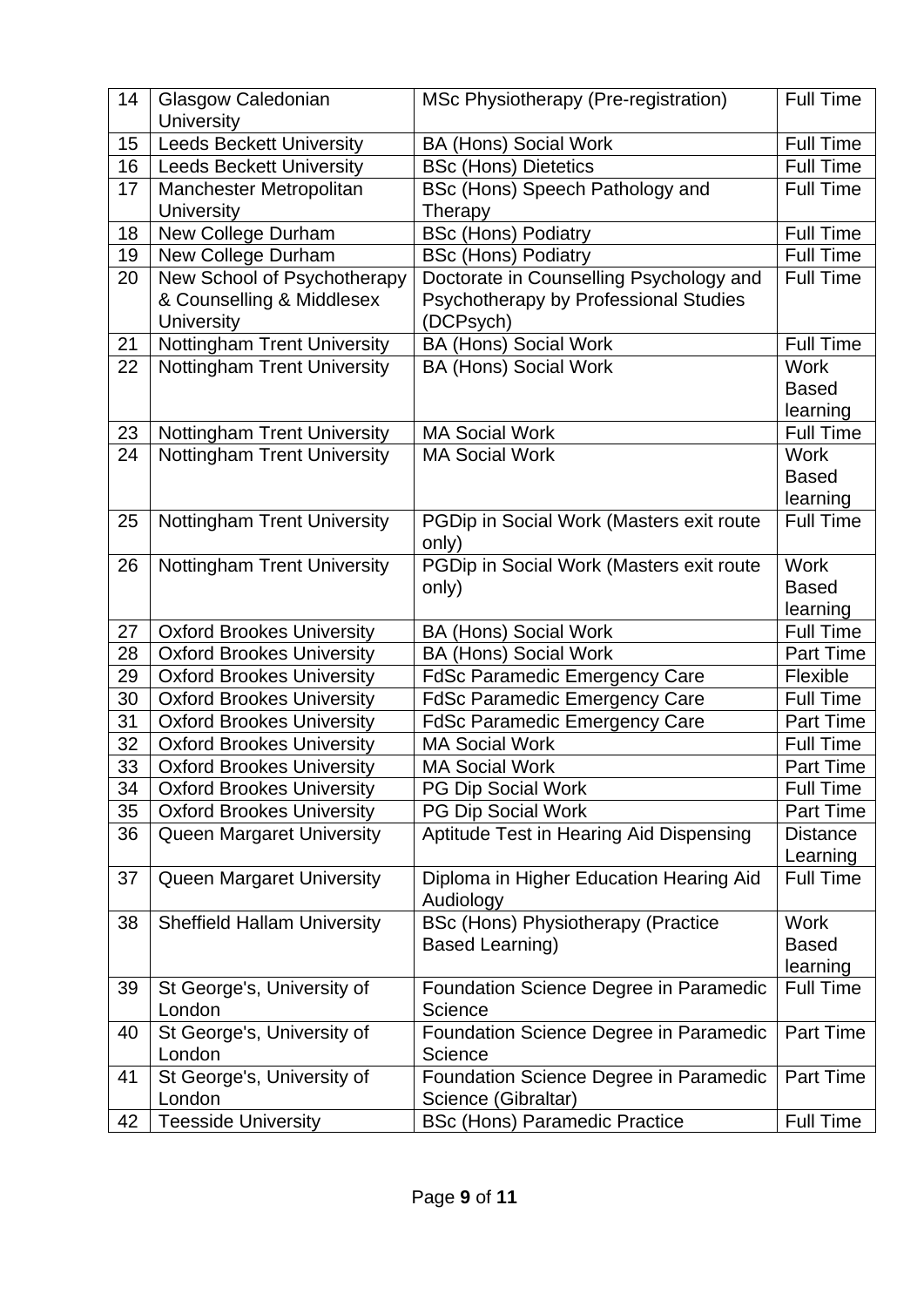| 43 | The University of Bolton  | Non-Medical Prescribing IP and/or SP<br>(HE6)                                               | Part Time        |
|----|---------------------------|---------------------------------------------------------------------------------------------|------------------|
| 44 | The University of Bolton  | Non-Medical Prescribing IP and/or SP<br>(HE7)                                               | Part Time        |
| 45 | University of Birmingham  | Doctorate in Forensic Psychology Practice   Full Time<br>(ForenPsyD)                        |                  |
| 46 | University of Birmingham  | Doctorate in Forensic Psychology Practice<br>(ForenPsyD)                                    | Part Time        |
| 47 | University of East Anglia | MSc Occupational Therapy (Pre-<br>registration)                                             | <b>Full Time</b> |
| 48 | University of Essex       | <b>Practice Certificate in Supplementary</b><br>Prescribing for Allied Health Professionals | Part Time        |
| 49 | University of Lancaster   | Doctorate in Clinical Psychology<br>(DClinPsy)                                              | <b>Full Time</b> |
| 50 | University of Plymouth    | <b>DipHE Operating Department Practice</b>                                                  | <b>Full Time</b> |
| 51 | University of Strathclyde | BSc (Hons) Speech and Language<br>Pathology                                                 | <b>Full Time</b> |
| 52 | University of Ulster      | BSc (Hons) Diagnostic Radiography and<br>Imaging                                            | <b>Full Time</b> |
| 53 | University of Ulster      | BSc (Hons) Radiography (Diagnostic)                                                         | <b>Full Time</b> |

### **B. Programmes which have been subject to major change and for which an approval visit is recommended:**

None

- **6. Withdrawal of ongoing approval from programmes that have no students or are no longer admitting students (closure of a programme)** 
	- **A. Programmes which have submitted their consent and for which the withdrawal of ongoing approval status is recommended.**  Verbal

|                | <b>Education provider</b>         | <b>Programme Name</b>                 | <b>Mode</b>      |
|----------------|-----------------------------------|---------------------------------------|------------------|
| 1              | Birmingham Metropolitan College   | <b>BSc (Hons) Podiatry</b>            | <b>Full Time</b> |
|                | (validated by Aston University)   |                                       |                  |
| 2              | Centre for Psychotherapy (Belfast | <b>MSc Art Psychotherapy</b>          | Part Time        |
|                | Health & Social Care Trust)       |                                       |                  |
| 3              | De Montfort University            | <b>BSc (Hons) Applied Biomedical</b>  | <b>Full Time</b> |
|                |                                   | Science                               |                  |
| $\overline{4}$ | Manchester Metropolitan           | <b>MSc Applied Biomedical Science</b> | <b>Full Time</b> |
|                | <b>University</b>                 |                                       |                  |
| 5              | New College Durham                | <b>BA (Hons) Social Work</b>          | Part Time        |
| 6              | Southwest School of               | MA in Dramatherapy                    | Part Time        |
|                | Dramatherapy                      |                                       |                  |
| $\overline{7}$ | <b>Teesside University</b>        | <b>Foundation Degree Paramedic</b>    | <b>Full Time</b> |
|                |                                   | Science                               |                  |